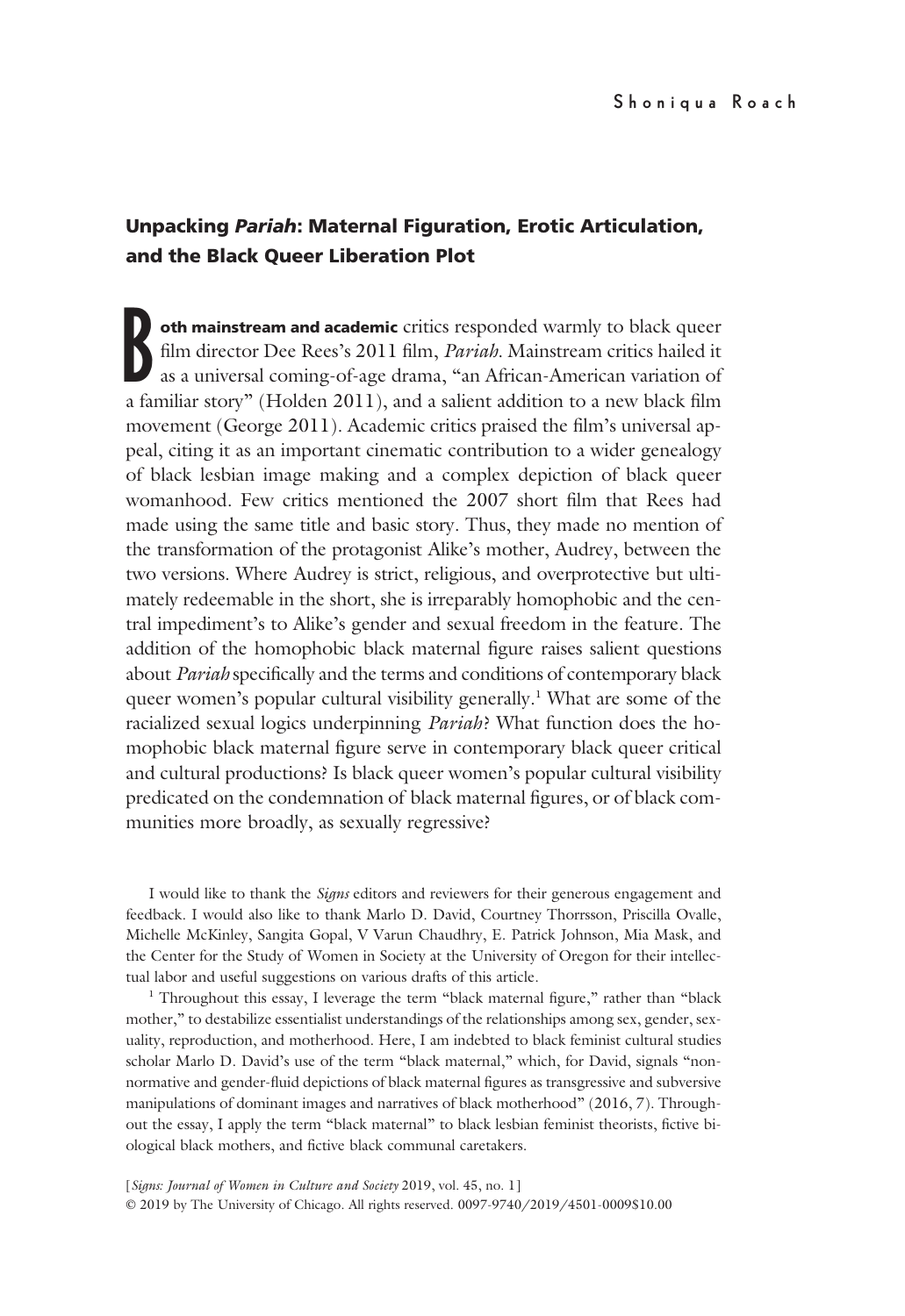#### 202 | Roach

This essay takes *Pariah* as a departure point from which to examine the homophobic black maternal figure as an emergent archetype within contemporary black queer coming-out narratives, specifically in novels and films. I mobilize black lesbian feminist methodologies to suggest that this archetype serves as the basis for a literary and cinematic genre that I theorize as the black queer liberation plot: a neatly packaged narrative that predicates the protagonist's sexual freedom on her flight from a central black maternal figure who often functions as a stand-in for a black community. In this essay, I use the term "queer" capaciously. "Queer" denotes both a sexual identity and a nonnormative subject position in the context of intersecting structures of power. My use of "queer" in my conception of the black queer liberation plot speaks specifically to contemporary black sexual coming-out stories that premise sexual liberation on leaving black maternal figures and communities. I argue that such narratives script a move away from black maternal figures and communities as the only and inevitable choice that one must make in order to acquire black sexual freedom. This is sometimes a valid and necessary choice for black queer subjects. However, contemporary queer aesthetic productions represent this choice as essential and preordained, thereby foreclosing a whole range of black erotic possibilities. In the process, black queer liberation plots disavow historical black lesbian feminist theorizations of the ways in which staying in black communities and struggling against homophobia potentially facilitate black erotic freedom.

Through analyses of several contemporary literary and cinematic texts, I argue that the black queer liberation plot perpetuates contemporary queer critical and cultural impulses to position flight from black maternal figures as a necessary prelude to black sexual freedom. This both reinforces dominant narratives of black sexual regression and limits understandings of the generative ways in which black lesbian feminists confronting homophobia and black heterosexism have historically theorized and articulated black liberation. In the process, I expand a broader contemporary feminist effort to interrupt queer critical and cultural impulses that posit a break from black lesbian feminist foremothers as a necessary precursor to sexual citizenship and erotic freedom<sup>2</sup>

<sup>2</sup> In this and other articles (Roach 2017), I join a cadre of black queer feminist scholars such as Audre Lorde, Lyndon K. Gill, Mimi Sheller, and L. H. Stallings, among others, to draw a distinction between sexual freedom/liberation and black erotic freedom. Unlike sexual freedom/ liberation, black erotic freedom entails the liberation of the black embodied, spiritual, and political being (Lorde 1982). As I indicate in this essay, sexuality studies paradigms (e.g., queer studies and queer theory) have historically been invested in narrow conceptions of sexual freedom and liberation that often preclude consideration of and deny possibilities for black erotic freedom.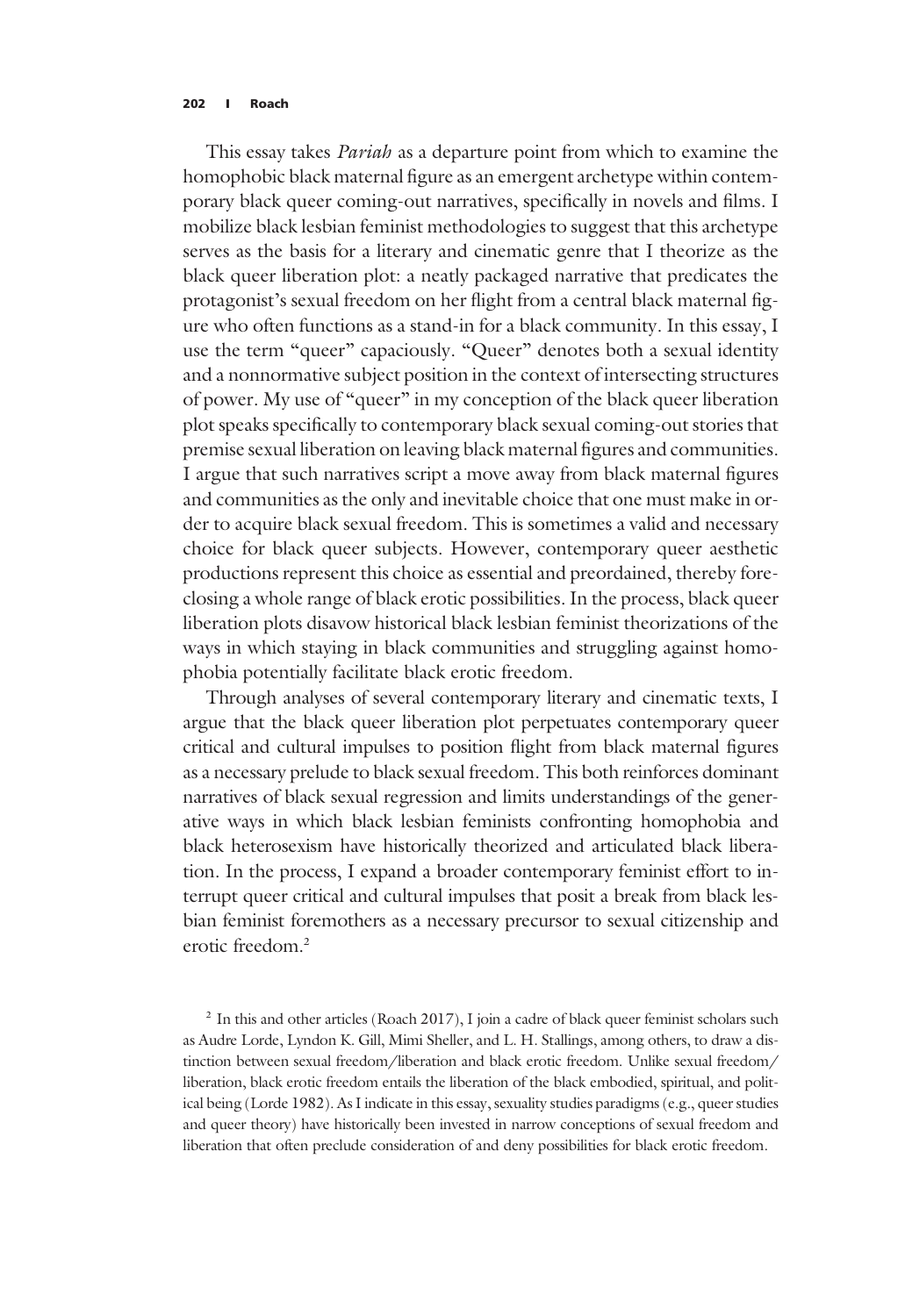With Keeling's and Edwards's insights in mind, I query the ways in which popular queer aesthetic forms mirror queer critical productions' positioning of black lesbian feminist (fore)mothers as antithetical to contemporary sexual freedom projects. How does the aesthetic depiction of black lesbian feminist (fore)mothers buttress or interrupt dominant notions of black communities as sexually regressive, a presumption that has historically functioned to justify black erotic subjugation? In what ways do queer critical and cultural productions inadvertently reinscribe racialized gendered sexual inequalities? Through an examination of Pariah and other contemporary black queer cultural productions, this article maps the ways in which black queer cinematic and literary forms counterintuitively serve as vehicles through which black lesbian feminisms are disavowed and black erotic freedoms foreclosed via the aesthetic production of black queer liberation plots. In so doing, I demonstrate the ways in which some black queer coming-out stories paradoxically function to secure rather than challenge black erotic subjugation in the name of black queer sexual freedom.

# The weaponization of bad black maternal figures

Black queer liberation plots do not exist in a critical vacuum and cannot be divorced from the long history of weaponizing black maternal figures toward black erotic subjugation. This includes the colonial production of tropes of black female hypersexuality to justify the institutionalized rape of enslaved black women, which was central to the creation of a "sexual economy of American slavery" (Davis 2002). It also extends to early twentieth-century tropes of content black mammies who served to justify the violence of what Sarah Haley has characterized as "domestic carceral regimes" (2013, 66; see also Davis 1971; Morgan 2015). In the contemporary moment, black maternal figures continue to serve as discursive and embodied repositories for the nation-state's fears, needs, desires, and values. As Hortense Spillers famously articulates, black women constitute a "signifying property plus" (1987, 65). Black maternal figures "describe a locus of confounded identities, a meeting ground of investments and privations in the national treasury of rhetorical wealth" (Spillers 1987, 65). That is, social, political, and economic narratives and agendas that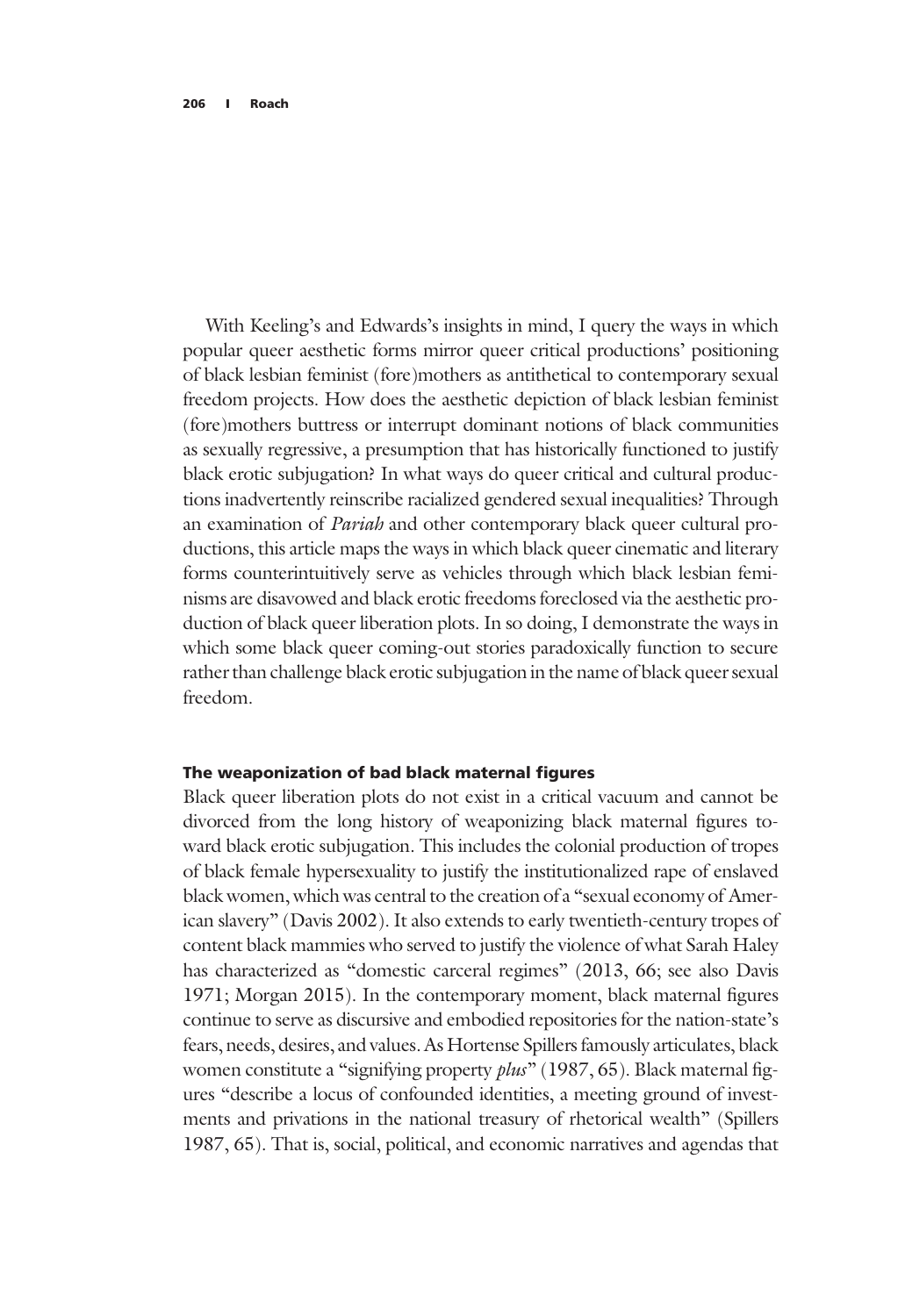have both everything and nothing to do with black women and mothers are often inextricably linked to their discursive and material manifestations in public culture.

A late twentieth-century example appears in sociologist-turned-senator Daniel Patrick Moynihan's infamous "The Negro Family: The Case for National Action" (1965), also known as the Moynihan Report. Ostensibly investigating why, in spite of then-recent civil rights gains, "the Negro American community in recent years [had gotten] worse, not better" socioeconomically (preface; emphasis in the original), Moynihan ultimately concludes that single black mothers, rather than structural inequalities, impeded black social, political, and economic parity with whites. He condemns "the Negro family in the urban ghettos," specifically single, black female–headed households, as the "fundamental problem" of black freedom. He posits that "the Negro community has been forced into a matriarchal structure which, because it is too out of line with the rest of the American society, seriously retards the progress of the group as a whole, and imposes a crushing burden on the Negro male and, in consequence, on a great many Negro women as well." Single black mothers' gendered and sexual deviance should be addressed through a "new kind of national goal: the establishment of a stable Negro family structure" (preface). Here Moynihan draws upon the explanatory power of the bad black maternal figure to create a report that would justify the contraction of the welfare state. His suggestion to impose stable heteropatriarchal family structures posits patriarchy and heterosexuality as preludes to progress, which deligitimizes alternative kinship formations, precludes a consideration of black queerness altogether, and entrenches the state-sanctioned policing of black erotic life.

The bad black maternal trope cropped up again in late 1970s through 1980s sociological discourses and public policy narratives on the precipice of America's shift from a welfare state to a neoliberal imperial power. Politicians such as Ronald Reagan, for instance, operationalized the explanatory power of the bad black mother to construct the notion of a parasitic black welfare queen who leeched on national resources in ways that inhibited national progress for all Americans. This discourse reinforced his goal of drawing attention away from structural inequalities and radical shifts in capital to justify further contraction of the welfare state, even though most welfare recipents were not black.<sup>6</sup> Though Reagan's construct of the welfare queen

<sup>6</sup> See Patricia Hill Collins (2000, 57) for a discussion of how the US state has marshaled "insidious" tropes of black womanhood to justify material violence against black communities. Collins famously characterizes these and other tropes as "controlling images," which she defines as visual and discursive representations of black femininity that are constructed by the dominant society to justify the sociopolitical and economic subordination of black women and communities.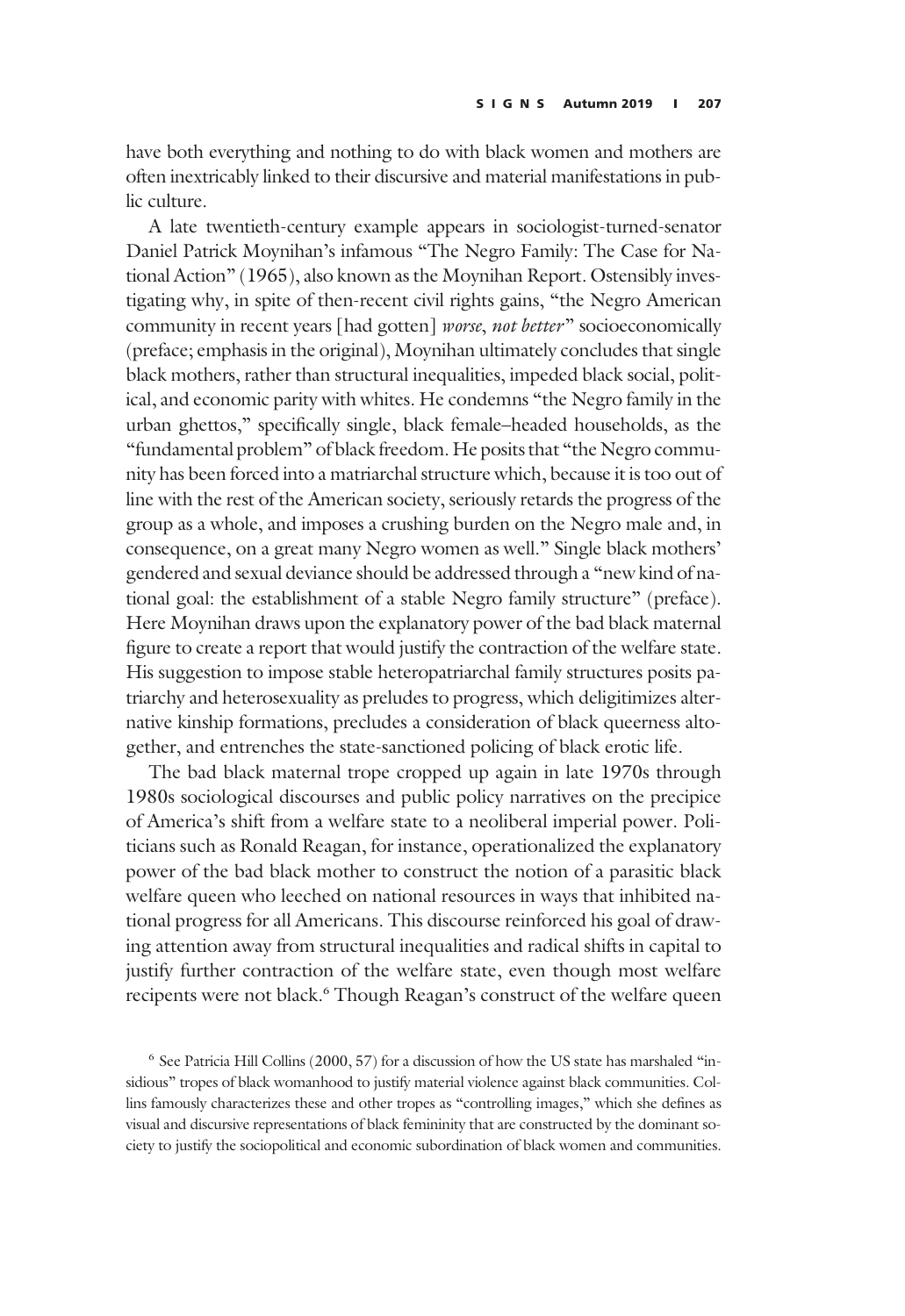had no empirical basis, it served to reinforce what Patricia Hill Collins calls a "matrix of domination" or the organization and production of intersecting oppressions such as race, class, gender, and sexuality (Collins 2000, 18). This matrix infringed upon black women's erotic freedom as workers, partners, caretakers, and community members.

Black feminist critical and cultural producers challenged such infringements through alternate presentations of black maternal figures. For example, Toni Cade Bambara's 1970 anthology The Black Woman aimed to interrupt discursive depictions of black maternal figures as antithetical to black erotic freedom. Pieces in the anthology explicitly critique the Moynihan Report as well as coterminous black nationalist discourses imbricated with tropes of black maternity that facilitated the marginalization of black women. Similarly, Angela Davis's 1971 "Reflections on the Black Woman's Role in the Community of Slaves" mounted an incisive critique of the Moynihan Report, contextualizing the report's demonization of black matriarchal structures within a long history of black women's resistance to racialized gendered sexual subjugation. These and other critical productions coincided with fresh cultural representations of black women in film and literature. Pam Grier's blaxploitation films, for instance, valorize black maternal figures and mine black feminine erotic power for collective black erotic liberation (Roach 2017). Black feminist literary productions and activism invested in securing black erotic freedom proliferated in the 1970s and 1980s (Springer 2002; Edwards 2012).

However, black feminist challenges to the state-sanctioned weaponization of black maternity could not forestall the state's co-optation of black feminisms toward antierotic ends. As Edwards highlights, "As black women's activism became more explicitly radical in its articulation of black women's oppression and reimagining of the world, the realm of the popular witnessed a contraction of possibilities for black women's agency and politics" (2012, 80). Black feminist historian Kimberly Springer (2005) highlights this paradox when she observes that post–civil rights era black films frequently gave virulent expression to the bad black maternal trope. She writes: "With black film's commercial success in the 1970s, black women were still caretakers, but now they cared for and gave unsolicited advice to black characters ... for black women, cultural stereotypes presented a no-win situation" (40). Springer notes that such stereotypes served either to mask or justify black women's oppression by depicting them as dangerously powerful, as potential threats to black male leadership of black communities. From Diahann Carroll's performance of a welfare queen in *Claudine* (1974) to the ostensibly bad black mothers in early 1990s ghettocentric films such as Boyz n the Hood (1991), post–civil rights era black films have demonstrated a marked investment in depicting black maternal figures as potential facilitators of or threats to black (erotic) freedom.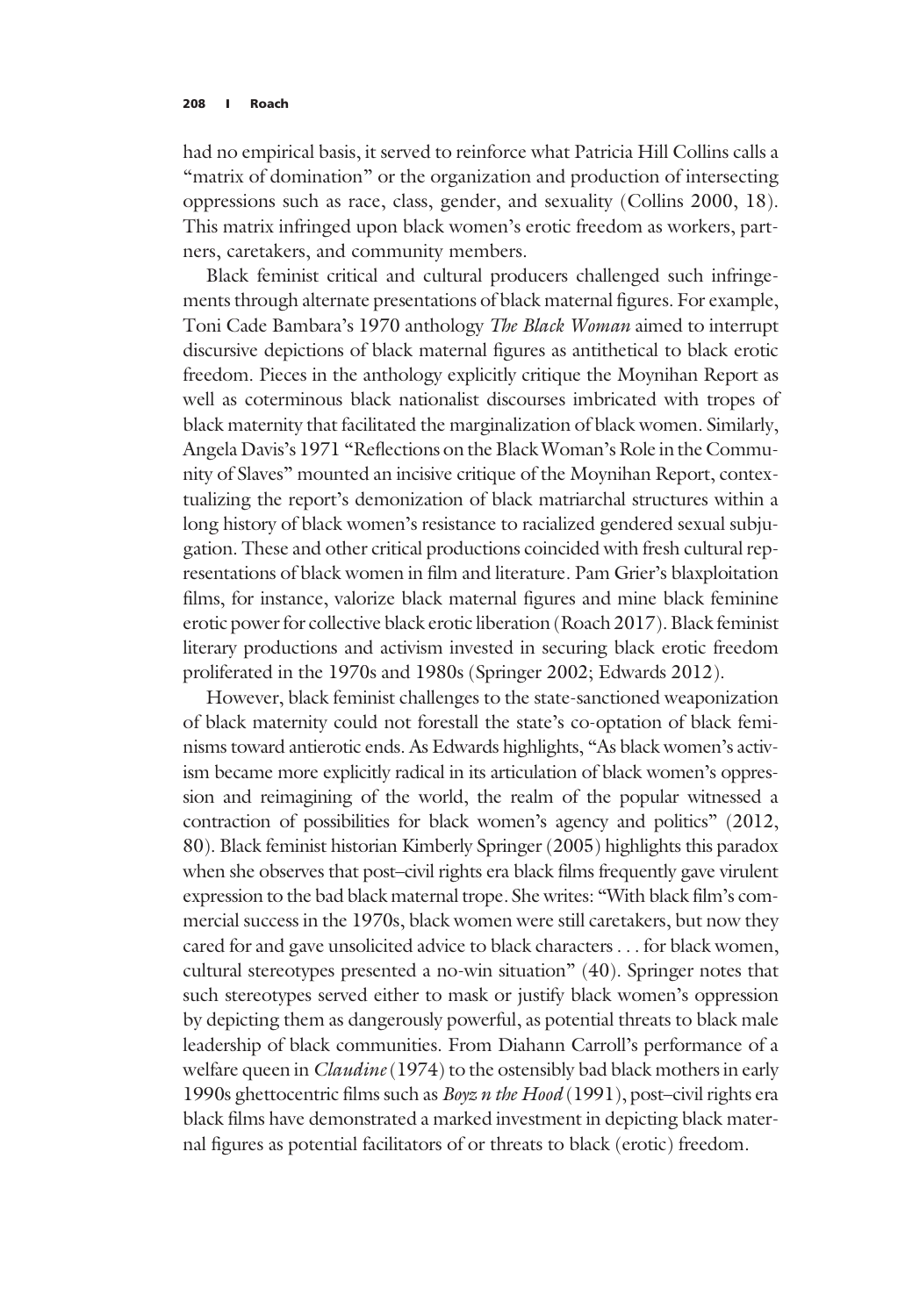Post–civil rights era filmic representations have illustrated black mothers' symbolic function as barometers of black ideological and affective progress, and they potentially illustrate the purchase of the bad black mother trope within contemporary popular black queer cultural productions. And Pariah provides a unique opportunity to apprehend the ideological work that black maternal figures like Audrey perform in black queer films, which vitally serves to make these films more broadly appealing. Indeed, while a few critics have matter-of-factly posited Alike's conflict with Audrey as one of the central tensions within the feature film's narrative, they fail to fully contextualize Audrey within a critical, sociopolitical, and cultural genealogy of representations of black women and mothers. For example, popular critic Stephen Holden notes that Alike has "a much closer bond" with her father than she does with "her chilly mother, Audrey" (2011, para. 5). Critical ethnic studies scholar David J. Leonard maintains that "the film specifically focuses on the relationship between Alike and her mother, whose religious beliefs and adherence to traditional gender roles ... ground her contempt for Alike's sexuality" (2013, para. 3). Leonard suggests that *Pariah's* depiction of Audrey's homophobia is nuanced because it locates black homophobia within the "confines of religious conservatism" rather than in one homogenous black community (para. 3). Similarly, in her comparative analysis of Audre Lorde's biomythography Zami: A New Spelling of My Name (1982) and Pariah, literary theorist Nancy Kang affirms that "the family—headed by a dominant and conservative mother—is the sociopolitical apparatus through which collective traumas manifest for [Audre Lorde and Alike Freeman] amid obvious differences in setting and character construction" (2016, 268). Thus, for Kang, "both Alike and Audre endure a painful break with their mothers as a means of reclaiming self-worth" (274).

Though I do not categorically disagree with all of these assessments, merely observing that Audrey is "chilly," "religiously conservative," and "homophobic" misses a critical opportunity to interrogate why black mothers like Audrey appear so frequently in contemporary black queer cultural productions. There are several plausible explanations for this phenomenon. For example, comingof-age film scripts flight from maternal figures, and by extension natal communities, as a necessary prelude to erotic freedom. Rees also framed *Pariah* as a semiautobiographical work; the suggestion that Audrey is based on a real person has likely discouraged criticism of various characters in the film. Yet the distinction between Audrey's behavior in the original short and the featurelength film invites us to treat her portrayal, in this regard, as fictional. Further, the frequency with which bad black mothers appear in contemporary queer critical productions merits interrogation, especially in light of the long history of the weaponization of such figures toward anti–black erotic ends. Thus, I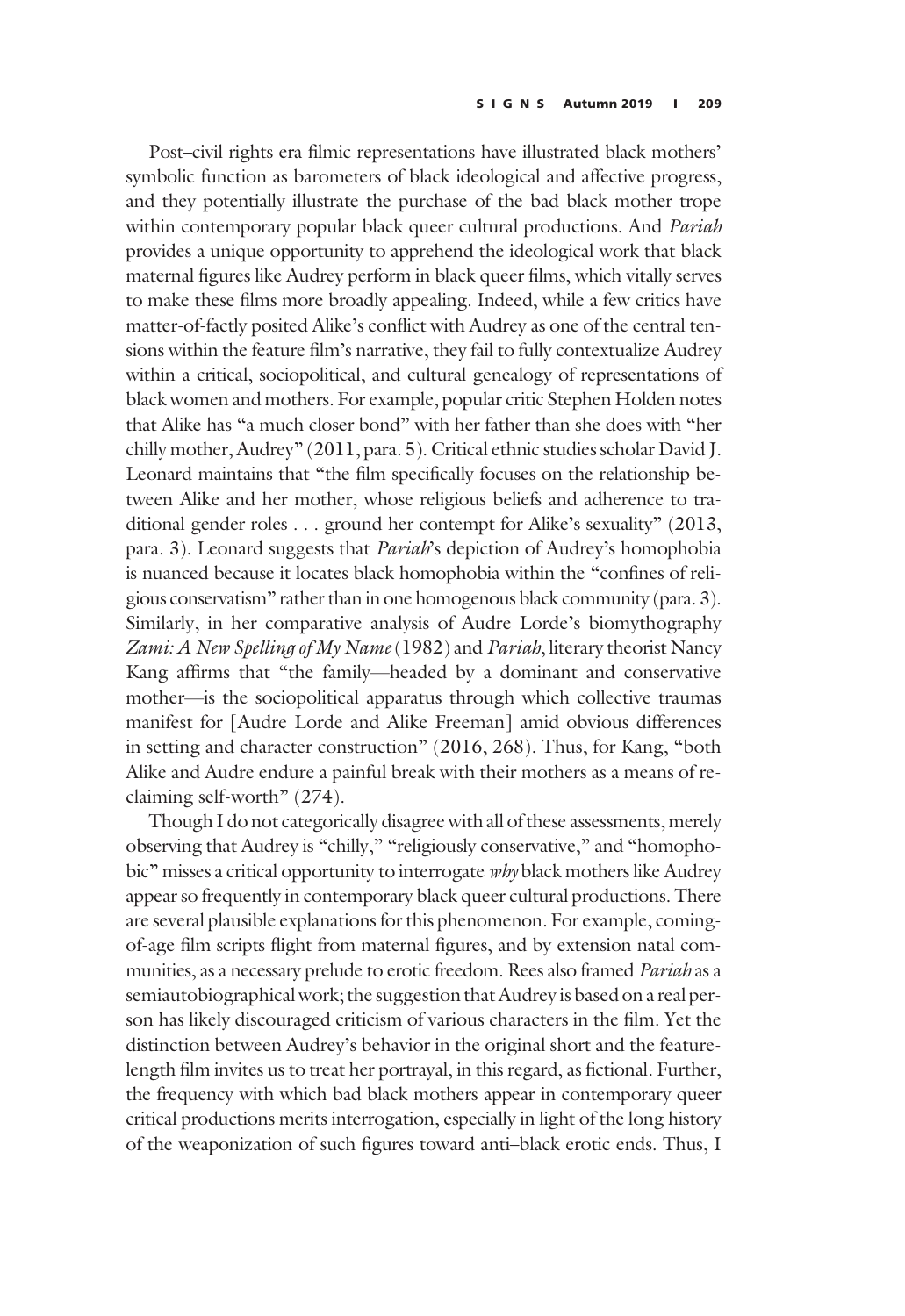seek to examine how and why contemporary black queer cultural productions "put particular images into widespread circulation and ... package them for various modes of consumption" through Pariah (Keeling 2007, 3).

Before turning to Pariah, I will elucidate the ways in which some contemporary black queer cultural productions actively work to uphold and shape hegemonic notions of bad black maternal figures—often metonyms for black communities—as paradigmatic impediments to black erotic freedom. By mapping the operation of the black queer liberation plot through popular cultural productions, I offer analytical tools with which to understand how queer critical and cultural productions work in tandem to generate narrative and visual pathways to black sexual liberation. As an analytic frame, the black queer liberation plot sheds light on the ways that contemporary queer cultural productions counterintuitively negate collective black erotic freedom. By premising black sexual liberation on flight from black maternal figures and communities, black queer liberation plots negate a radical black lesbian feminist politics rooted in intracommunal collective struggle and staying in the community. In highlighting the problems inherent in the black queer liberation plots, I acknowledge that black homophobia and heterosexism inhibit black queer sexual freedom. I also recognize that the choice to leave a hostile community may be necessary. Sometimes we must leave and never return. Sometimes we must leave in order to return. Nonetheless, challenging the ways in which insidious racialized, gendered, and sexual logics underpin black queer liberation plots that script black queer flight from black mothers and communities as the only and inevitable way to acquire black sexual liberation amplifies our possibilities for theorizing, accessing, and enacting black erotic freedom.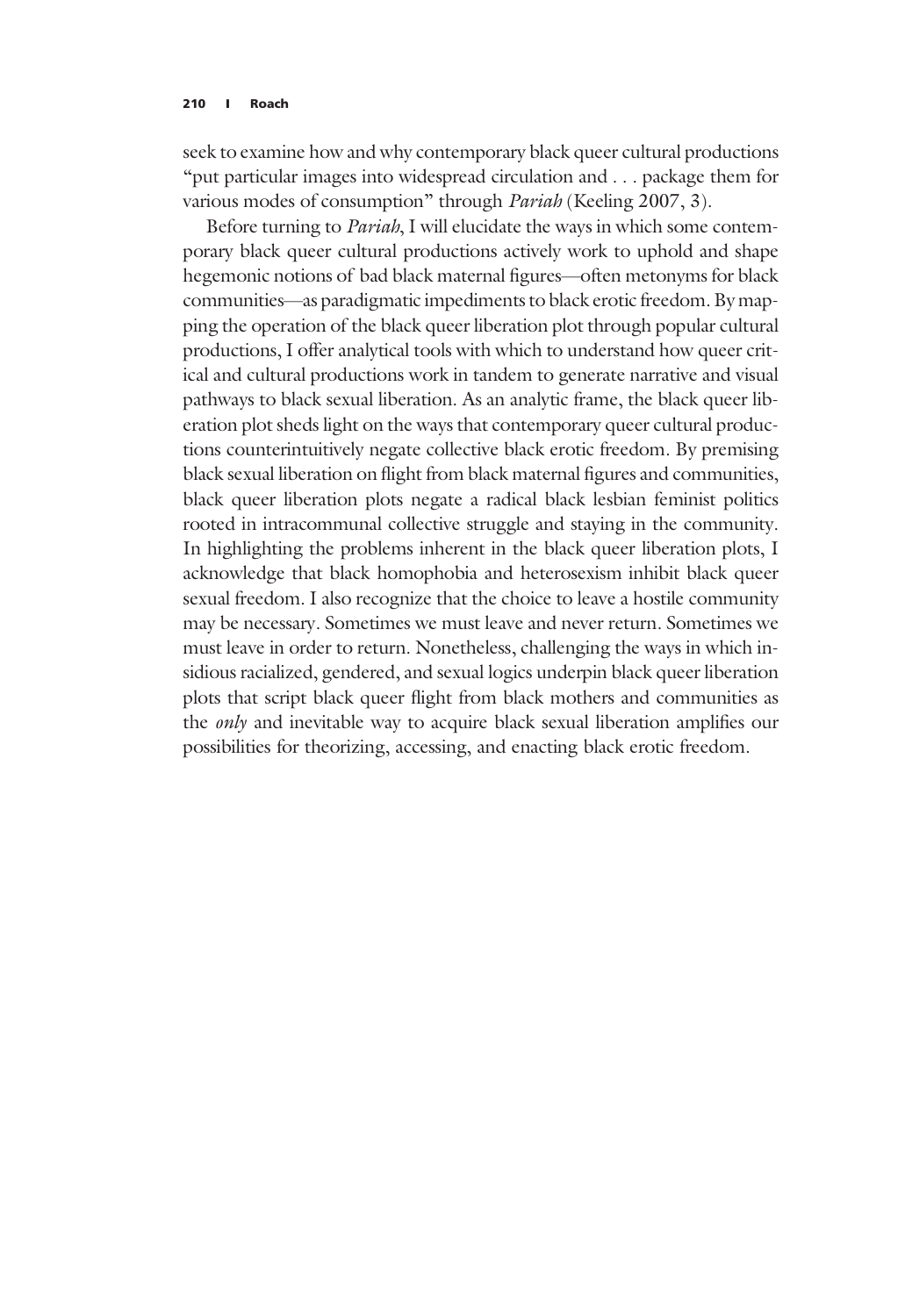The black queer liberation plot animates the narrative structures of even those contemporary black films that are not explicitly identifiable as black queer coming-out narratives. If we move beyond identitarian conceptions of queerness to include black girls like fictional character Claireece Jones who, because of their blackness, both structure and fall outside of the bounds of heteronormativity, which is racialized as white, we may locate the operations of the black queer liberation plot within a spate of contemporary black films, chief among them Tyler Perry's Madea's Family Reunion (2006) and Lee Daniels's *Precious* (2009).<sup>11</sup> These films differently chronicle the formative experiences of black girls and women who struggle and ultimately flee economically and erotically parasitic black mothers and communities to attain nominal sexual freedoms. Like Pariah (2011), these films depict black mothers as paradigmatic impediments to black girls and women's sexual freedoms. And black girls must flee these mothers, and often their entire black communities, to be sexually free. In this way, black queer liberation plots position black maternal figures and communities as irreparably sexually regressive, as emblematic markers of sexual unfreedom. Despite the presence of black queer protagonists, then, black queer liberation plots function to reproduce hegemonic notions of black erotic freedom as impossible to attain within most black communities. In so doing, black queer liberation plots contravene a radical black lesbian feminist ethos of intracommunal black struggle and sociality across differences, thereby ob-

<sup>11</sup> See Erica R. Edwards (2012) for a discussion of how Steven Spielberg's adaptation of The Color Purple (1985) undermines the novel's insurgent black feminist politics.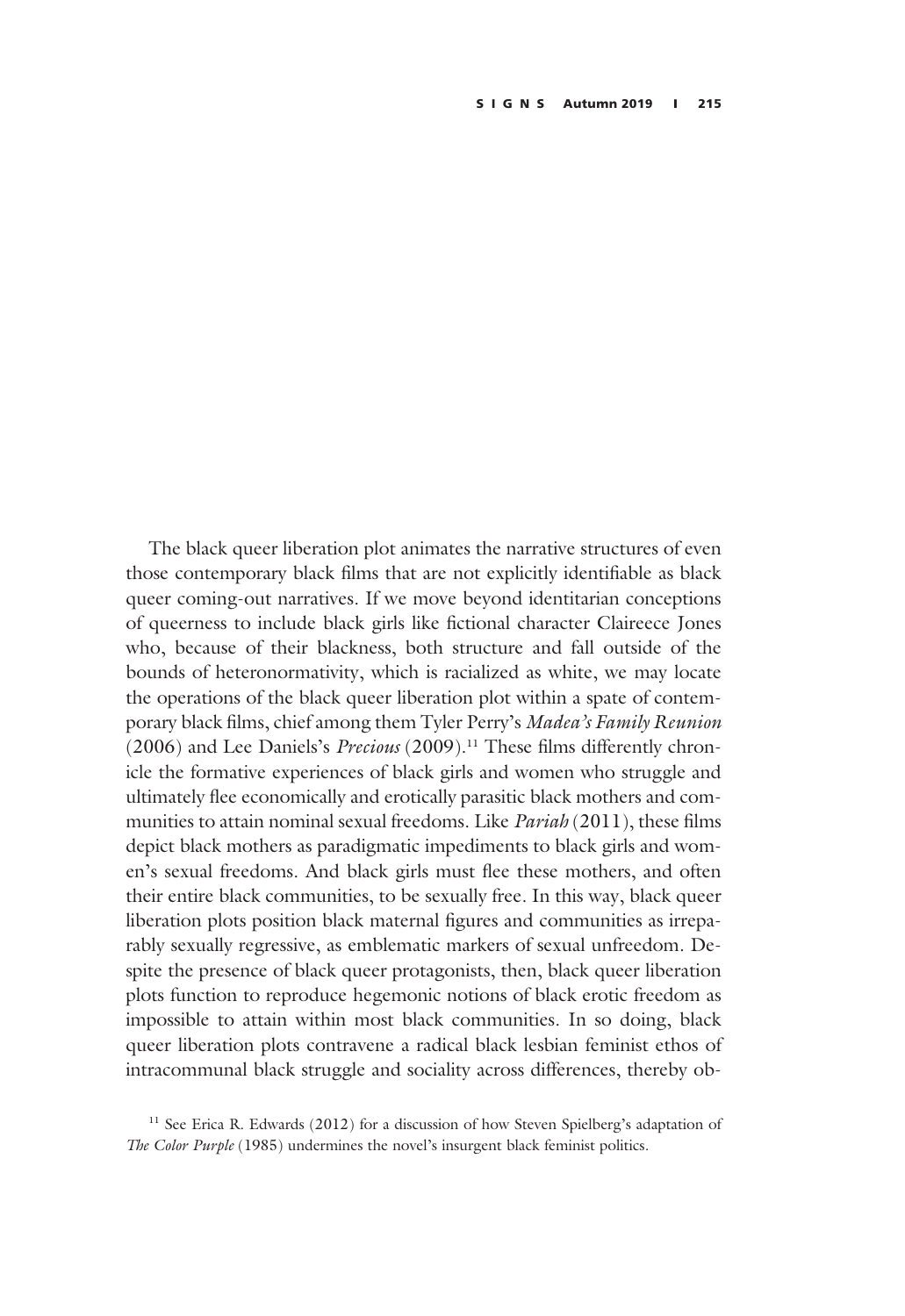scuring black lesbian feminist articulations of black sexual freedom as black freedom and vice versa.

Far more than in the 2007 short, the black queer liberation plot is palpable in the feature-length film version of *Pariah*.<sup>12</sup> In the short, two co-occurring events precipitate Alike's coming out as a lesbian. First, she goes to school clad in what might be characterized as more femme-presenting attire, a hot pink, form-fitting sweater and dainty gold hoop earrings, after a period of modeling her gender presentation on that of her black butch lesbian best friend Laura. Laura confronts Alike about her clothes in the school hallway, demanding an explanation for the change. She considers the clothes Alike usually wears—fitted caps, baggy jeans, and loose polo shirts—to be more authentic to black (butch) lesbian gender performance.13 Meanwhile, Audrey is home gathering Alike's dirty laundry and preparing to wash the family's clothes. In the process, she stumbles upon a white dildo, wrapped in a polo shirt, which Alike had brought to a black queer women's club a few nights before to buttress her "image." Distraught, Audrey calls Alike's father Arthur, tells him about the dildo, and implores him to interrogate Alike about it.

Still reeling from her encounter with Laura, Alike returns home from school and finds both her mother and father awaiting her. Furiously clutching the dildo, Arthur appears to be ready for a showdown. He demands to know "where [Alike] got some freaky-ass shit like [the dildo]" and threatens to "rip [her] ass." In the ensuing shouting match, Audrey begs Arthur to calm down. Meanwhile, Alike refuses to deny her sexual identity, which prompts Arthur to become more verbally and physically violent. He shoves Alike against the wall and spews a series of questions that sound more like accusations. He roars: "You one of them nasty-ass dykes?!" Unable to escape Arthur's verbal-cumphysical assault, Alike verbally combusts, declaring "I am gay; I am a dyke; I'm a lesbian." Arthur beats Alike to the floor, hurling homophobic slurs and threats. Audrey attempts to pull Arthur from Alike, and he throws her against the wall.

<sup>12</sup> See Cathy Cohen (1997) for a discussion of how hegemonic conceptions of queerness and heterosexuality must be calibrated to other vectors of identity and oppression, including race, class, and gender. Cohen argues that racialized heterosexual folks, particularly heterosexual black women, are sexually nonnormative and, like queer folks, stand on the outside of heteronormative privilege.

<sup>13</sup> While this comparison implicitly suggests that the short film's open-endedness generates more expansive possibilities for nuanced depictions of black queer female sexuality and erotic freedom, it is important to note that open-ended conclusions are a structural component of the short film genre. Shorts are usually produced and left open ended to whet the appetites of potential film buyers and producers. Nonetheless, it remains important to examine the logics that underpin the crucial changes made in the shift from the short to the feature-length version of the film.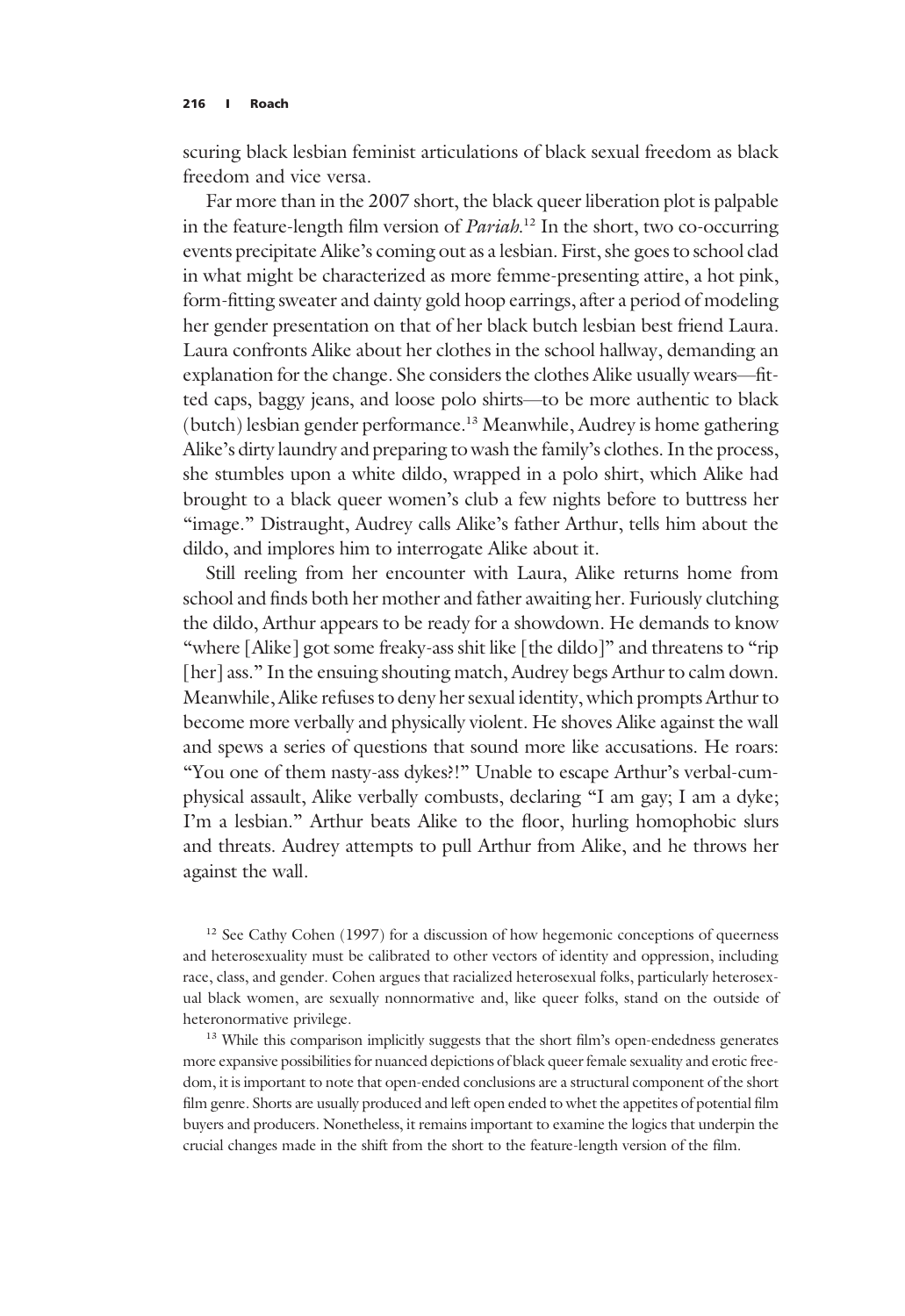In the next shot, Laura and Alike lie in Laura's bed while Laura tenderly caresses Alike's bruised body. This scene precedes the final scene in which Alike and Laura happily share a box of ice cream on a rooftop. Arthur knocks on the rooftop door, and Laura answers. She searches Alike's face, evidently for permission to let Arthur onto the rooftop. Alike nods. Laura steps aside. Arthur tentatively approaches Alike. The short film culminates with the tableau of Arthur and Alike facing each other, their expressions suggesting they are on the precipice of reconciliation. However, the viewer is offered no additional insight into Alike's future. The film offers no dialogue, diegetic sound, or explicit narrative closure. The viewer is left pondering what comes of Arthur's ostensible attempt at reconciliation. Is Arthur successful? Does Alike stay with Laura or go home? Do Arthur and Audrey soften their resistance to cultivate space for Alike and the articulation of her sexuality? Does Alike continue to stay with Laura? Does she completely cut ties with her community?

The 2011 feature-length version of the film offers responses to each of these questions, only in this version, Audrey is both the central impediment to Alike's sexual freedom and the ostensibly violent parent with whom Alike must cut ties to be sexually free. In the feature-length version, Audrey consistently attempts to preempt Alike's disclosure of her sexual identity, urging her daughter to wear conventionally feminine clothes and attempting to restrict her social engagements with her best friend, Laura.<sup>14</sup> Audrey believes that her attempts will stymie Alike's burgeoning black lesbian gender performance and erotic desires. After church one day, Audrey introduces her coworker's daughter, Bina, to Alike, saying that she attends Alike's school and walks the same route Alike does to get there. Initially, Alike begrudgingly hangs out with Bina to appease Audrey. However, over time, they become friends, bonding over their shared interests in poetry and Afro-punk music. Bina affirms Alike's poetry and nonjudgmentally asserts that she notices that Alike dresses differently at school than she does on the way to and from it. Alike is initially wary and defensive about Bina's observations but begins to open up to her. On the walk home from school one day, Bina invites Alike up to her room to listen to music, where Bina teases Alike with a teddy bear before kissing her. The kiss startles Alike, who seems concerned that Bina would assume that she is interested in girls and surprised that Bina is attracted to girls herself. Alike bolts from Bina's room, later reconnecting with her in the school hallway the following day, where they briefly unpack the encounter before Bina invites her to hang out and spend the night at her home. Alike obliges.

<sup>14</sup> See Nneka Onuorah's *The Same Difference* (2015) for a discussion of hegemonic gender presentation and sexual pairing norms in contemporary black queer women's communities.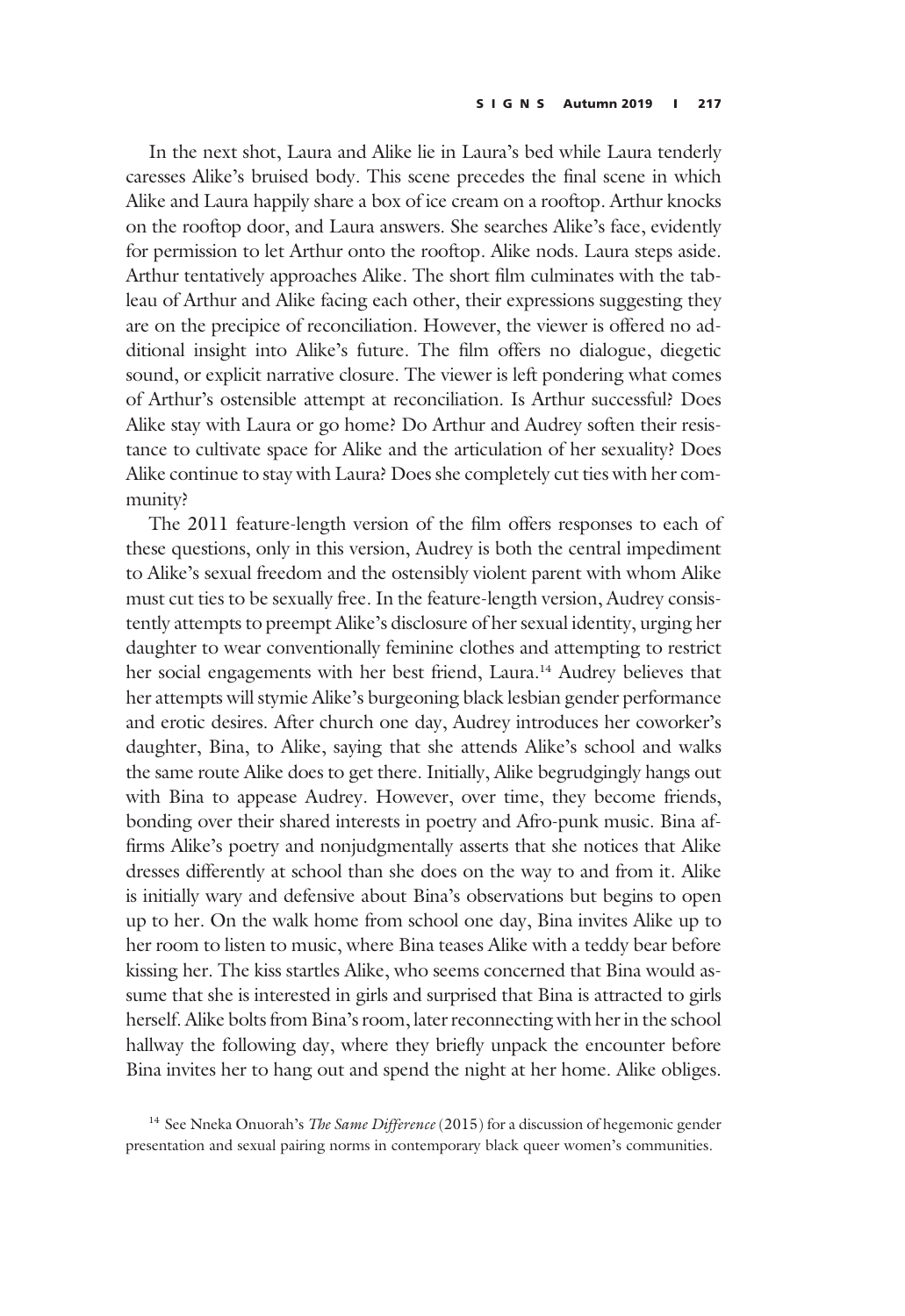They attend an Afro-punk party and hang out with other queer youth at the pier before returning to Bina's room, where they have sex. When Alike awakens from their one and only night together and inquires as to the status of what she presumes to be their new relationship, Bina insists that "last night was just playing around," as she is not "gay, gay" but rather "just doing her thing." Alike asserts that Bina cannot just "deny that it happened," and Bina implores a now heartbroken Alike to keep their encounter a secret.

Alike flees Bina's brownstone, kicking down metal trash cans and screaming out in anguish. In the next shot, Alike arrives at home to find Audrey awaiting her, demanding to know where she has been. She knows it has been hours since Alike left Bina. Alike dodges, demanding to be left alone. She darts upstairs, where she trashes her room and strips off her clothes before falling asleep on her bedroom floor. The next shot features Alike waking up disoriented, jolted by the sounds of Audrey screaming at Arthur. Audrey charges Arthur with infidelity and poor parenting, blaming him for what she perceives as Alike's gendered and sexual transgressions. Hearing her name, Alike rushes down the stairs, but her little sister, Sharonda, pleads with her to stay away from their parents' argument, to stay in her room and resist the call to come out, as it were. Alike refuses, rushing headlong into her parents' argument. Audrey exhorts Arthur to ask Alike if she is gay. Arthur begs Alike to deny Audrey's accusations, and Alike confirms them, declaring that she is "gay," "a dyke," a "lesbian." In this version, Audrey strikes Alike and pummels her to the floor. The next few shots replicate the short version of the film, with Laura consoling Alike, Laura and Alike sharing ice cream on the rooftop, and Arthur coming to the rooftop to make amends.

In the feature, Alike does talk with Arthur on the rooftop. She informs him of her acceptance into an early college program at UC Berkeley, for which she needs parental consent. He gently tells her that "[she] doesn't have to do this," but Alike echoes a poem she had previously recited in class, saying that she is "not running," but, rather, "choosing." After agreeing to sign the consent form, Arthur convinces Alike to attempt a reconciliation with Audrey. Alike remarks that she agrees that "God doesn't make mistakes." This scene precedes a failed reconciliation with Audrey, wherein Alike tells Audrey she loves her, and Audrey will not say that she loves her back. In the final shot of the film, Arthur, Laura, and Sharonda drive Alike to the bus that will shuttle her to her new life in Berkeley.

Notably, in the short, Audrey is positioned as domesticated, caring, and pious. She washes the family's clothes, defers to her husband on critical issues such as talking with and disciplining their children, and attempts to intervene in physical violence against Alike. Her disapproval never manifests as violent control of Alike's sexuality. Meanwhile, Arthur embodies a host of dominant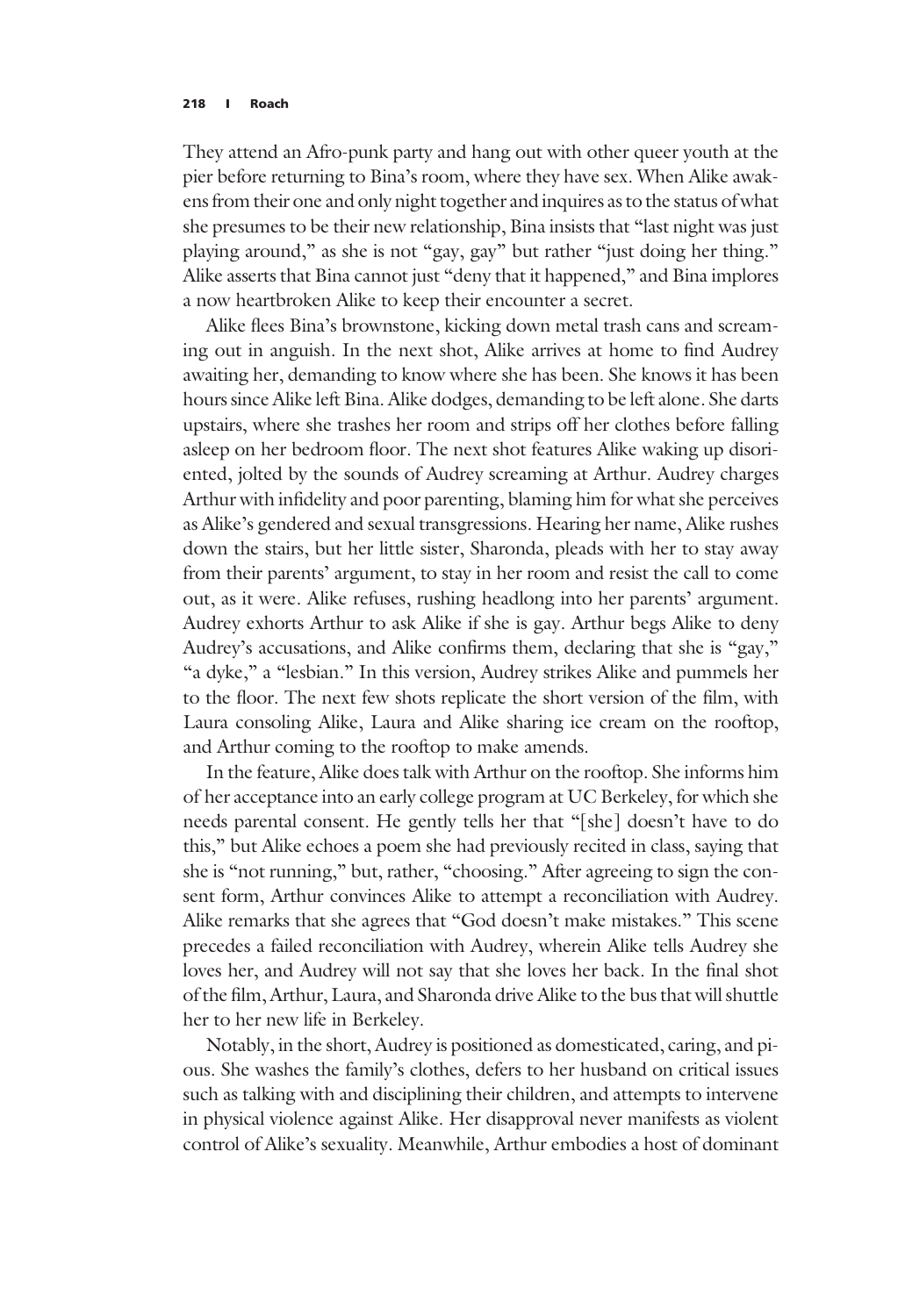mythologies about black masculinity: he is large-bodied, verbally intimidating, and physically violent, operationalizing his body to violently manage black femininity and sexuality. Yet even this trope of black masculinity is destabilized when Arthur finds his way to Alike to issue an apology on the rooftop at the end of the short film.

The feature-length film continues this nuanced depiction of Arthur, while villainizing Audrey by failing to grant her a similarly redemptive moment with Alike in the end. For example, in the feature, Arthur and Alike share a deep bond despite his unwillingness to recognize or affirm her sexuality. Though he talks roughly to and cheats on his wife, audiences are implicitly conditioned to understand, if not accept, his actions as an outcome of Audrey's general unlikability and erotic repression. Indeed, both Alike and Arthur experience Audrey as an impediment to their erotic freedoms: Alike's lesbian sexual subjectivity and Arthur's extramarital erotic engagements. And while it is arguably refreshing to witness Arthur's complicated performance of black masculinity, which disrupts insidious mythologies, the black queer liberation plot offers insight into why producers and consumers so readily endorsed and accepted the shift from Arthur to Audrey as the violent, sexually regressive parent.

The feature-length film reproduces a long critical, political, and aesthetic tradition wherein black women, especially black maternal figures, both exemplify and frustrate dominant notions of black sexual regression and deviance and function as impediments to black erotic freedom. Pariah narratively and visually predicates Alike's erotic freedom on her flight from Audrey, as well as other black maternal figures within her community, including Laura and Sharonda. The narrative structure of the feature-length film refuses Audrey a redemptive moment, even though Audrey is clearly a complex character with her own struggles to find acceptance within her family and broader community. Admittedly, failing to read Audrey's performance of black maternity likely reinscribes and exemplifies part of the point I am trying to make, which is that black queer liberation plots invalidate nuanced engagements with black maternal figures and, by extension, black communities as salient conduits for black erotic freedom, but this is beyond the scope of this essay. Nonetheless I will note that, like queer critical productions, *Pariah* premises black queer sexual freedom on the move away from black maternal figures in the interest of individual sexual freedom rather than collective erotic freedom for Alike as well as her community members.

Pariah thus exemplifies the black queer liberation plot—a set of sexual liberation narratives that predicate their protagonist's sexual freedom on her flight from black maternal figures, who often serve as stand-ins for the black community. It contravenes a black lesbian feminist politics that champions natal black communities as salient sites of black erotic freedom. In the process,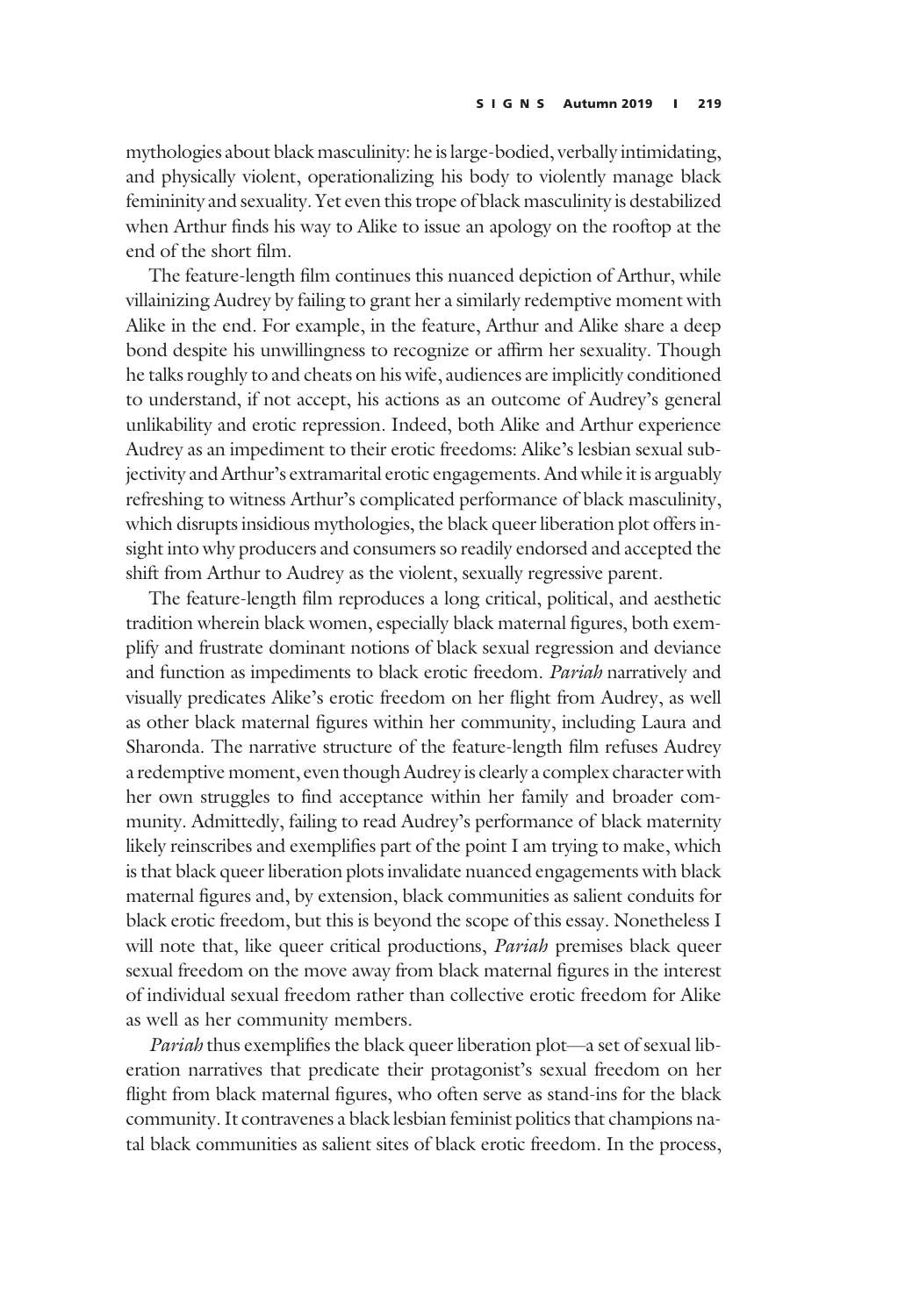such plots reinscribe queer critical and cultural productions that limit our ability to mine what Edwards conceives of as the "the surplus energy of black feminism that remains available to contemporary viewers and cultural theorists" (2012, 84). For this reason, I remain compelled by the *Pariah* short film's unresolved conclusion—the imaginative possibilities opened up by the refusal of closure, the refusal to extricate Alike from the people who love her, the fact that she does not board a bus to a prestigious university not unlike the ones that have slowly murdered the many black lesbian feminist poets who came before her.15 I also ponder what it might have looked like for Alike to have stayed, to have "done her thing" despite and perhaps because of the black mother and community that made the very notion of doing so seem (im)possible.

# Toward a politics of black erotic articulation

In this essay, I have mapped black lesbian feminist and queer critical and cultural tensions between embodied black stillness within and flight from black maternal figures and communities. I have argued that there is an insidious queer critical and cultural impulse to represent black maternal figures and communities as spaces of sexual regression. This insight has animated my theorization of an emergent genre that I term the "black queer liberation plot." Stories based on this plot epitomize the ways in which contemporary queer critical and cultural texts both gesture to and foreclose narrative and visual possibilities for radical articulations of black erotic freedom, specifically ones that challenge dominant presumptions of black communities as irreparably homophobic. I have mobilized this hermeneutic to engage Pariah as well as other contemporary black queer cultural productions that position flight from black maternal figures and communities as necessary precursors to black queer sexual liberation, at the expense of black erotic freedom. In so doing, I have posited that while the black queer liberation plot suggests fresh representational possibilities for black queer figures, it reproduces dominant narratives of black sexual regression in ways that limit understandings of the nuanced and productive ways in which black lesbian feminists have historically theorized and articulated black erotic freedom. In what follows, I briefly engage black lesbian feminist theorist Evelynn Hammonds to encourage more fine-grained examinations of black queer critical and cultural representation, imploring critics to investigate not just what is visible on screen but also the narrative tactics and visual logics that work to secure and sustain black queer visibility.

<sup>&</sup>lt;sup>15</sup> See Christian (1994) and Hong (2015) for critiques of the ways in which the (neoliberal) university slowly murders black women in general, and black feminists in particular.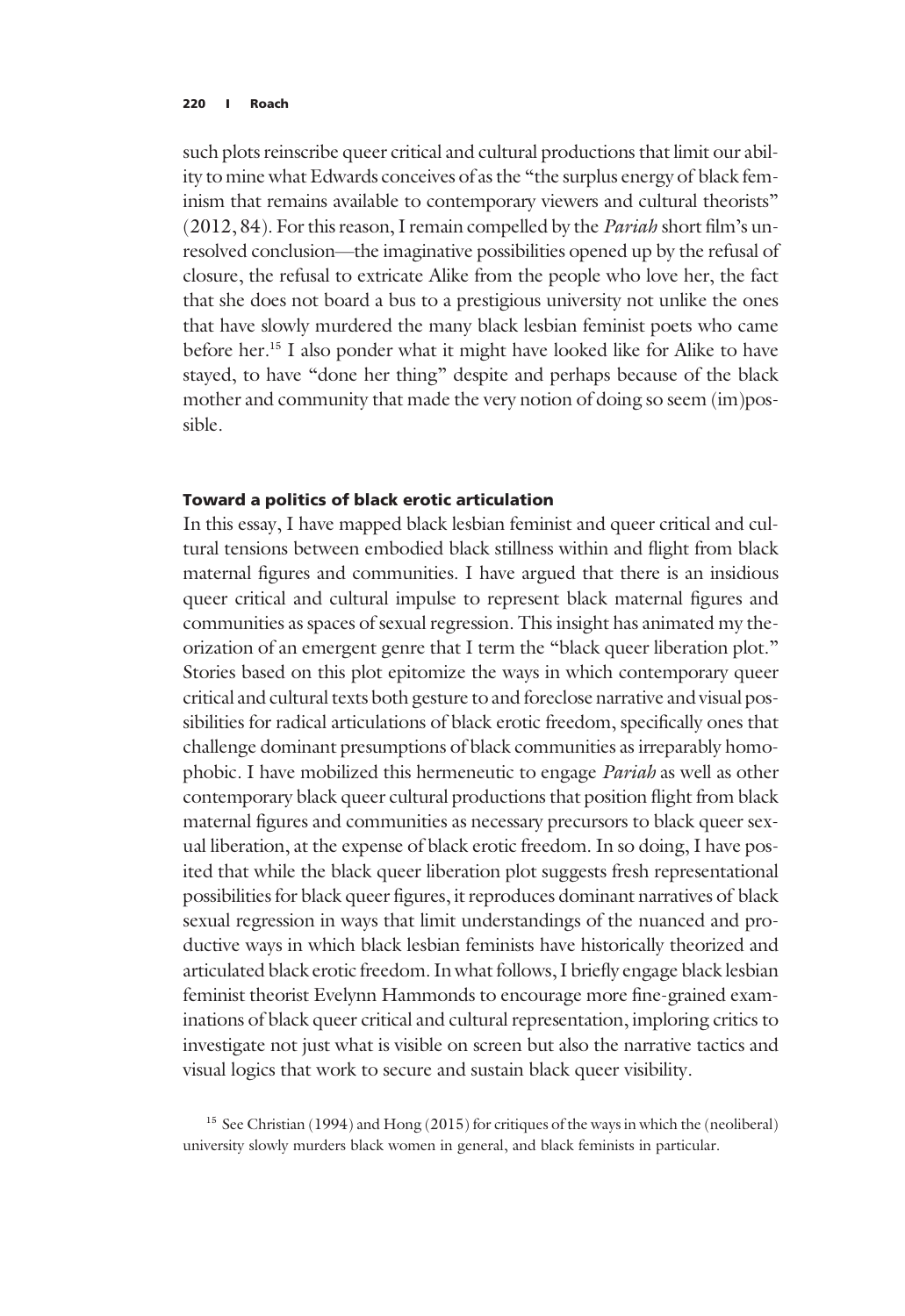In her 1994 essay "Black (W)holes: Toward a Geometry of Black Female Sexuality," Hammonds argues that queer studies' presumption of "whiteness as the normative state of existence" has facilitated a failure to articulate a conception of racialized sexuality (128). Hammonds also implicates black feminists in the failure to articulate a conception of racialized sexuality. She posits that black feminists' historical investment in the politics of respectability has contributed to the policing and silencing of black female sexuality in general and black queer female sexuality in particular. She suggests that while black feminists should articulate a conception of racialized sexuality to negate legacies of black sexual silence and invisibility, visibility in and of itself will not liberate black women. Hammonds explains that "an appeal to the visual is not uncomplicated or innocent. As theorists we have to ask how vision is structured, and, following that, we have to explore how difference is established, how it operates, how and in what ways it constitutes subjects who see and speak in the world" (141). This we must apply to the ways in which black women are seen and not seen by the dominant society and to how they see themselves in a different landscape. But in overturning the "politics of silence" the goal cannot be merely to be seen: visibility in and of itself does not erase a history of silence, nor does it challenge the structure of power and domination, symbolic and material, that determines what can and cannot be seen. The goal should be to develop a "politics of articulation" (141). This politics would build on the interrogation of what makes it possible for black women to speak and act.

Hammonds's directives prove fruitful for contemporary critical and cultural engagements with black queer female sexuality and representation. As I have demonstrated, uncomplicated valorizations of black queer female representations—in theory and contemporary cultural production—often function to obscure questions around what must be present in a black queer female representation to make it universally palatable. In the academy, this has led to the positioning of black lesbian feminists as foundational for both queer and racialized sexuality studies projects, but not generative. In popular aesthetic forms, it has led to the depiction of black maternal figures as obstacles to black sexual liberation. These moves not only reinforce dominant logics of black sexual regression, which continue to justify statesanctioned infringements on black erotic life, but limit theory and cultural productions' capacity to interrupt existing asymmetrical social relations.

I am invested in Hammonds's notion of articulation precisely because it is not a call for more positive black feminine representations. Indeed, in this essay, I am not calling for more ostensibly positive black maternal or black queer representations. If Hammonds's notion of articulation is fundamentally rooted in a desire to locate more robust possibilities for black erotic freedom, it makes sense to advocate a politics of black erotic articulation